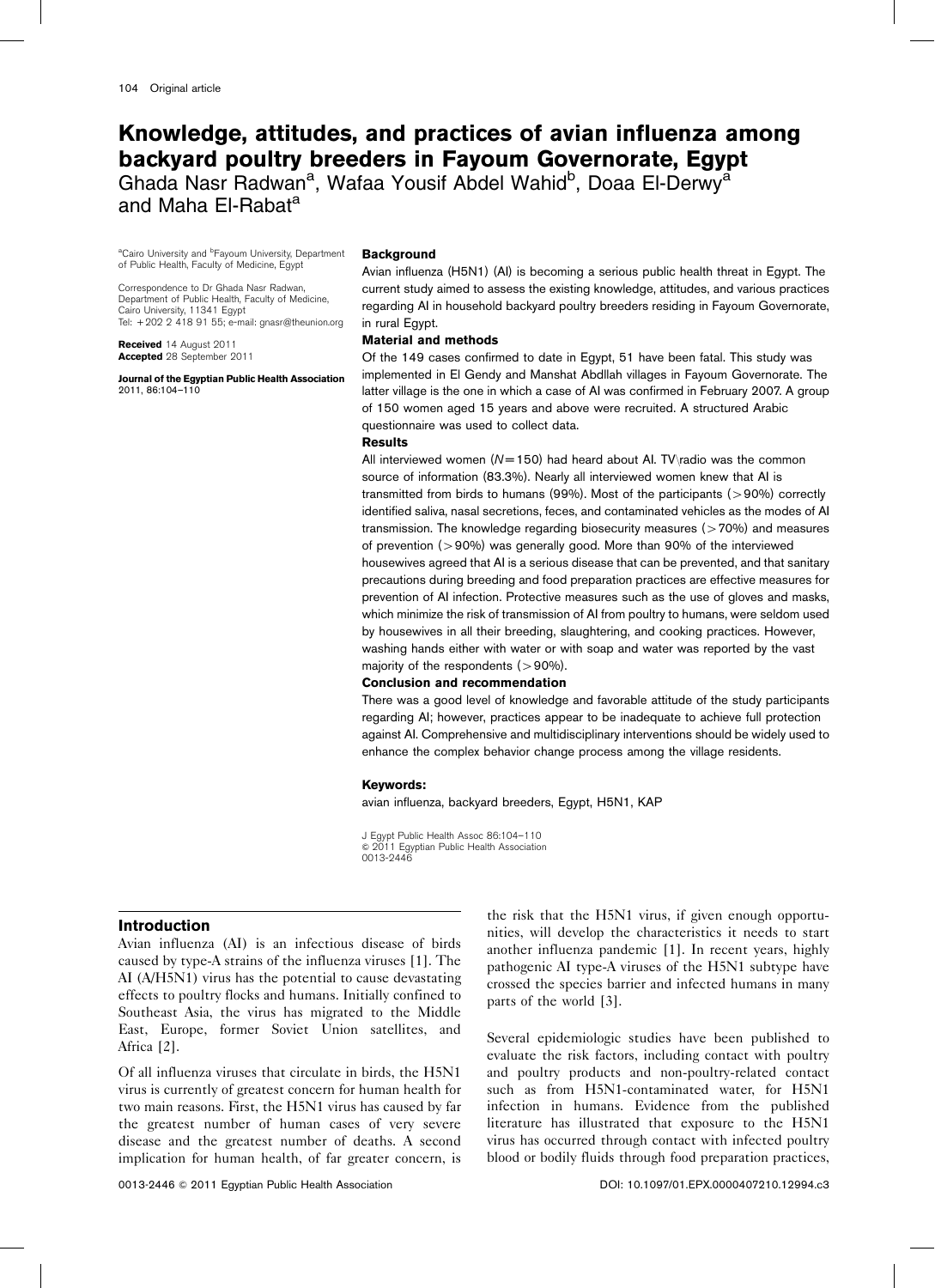consuming uncooked poultry products, or through the care of poultry (either commercially or domestically) [4].

AI (H5N1) is becoming a serious public health threat in Egypt. It was confirmed in Egypt in February 2006. Since then, the virus has spread in 21 governorates, affecting hundreds of poultry farms. Of the 149 cases confirmed to date in Egypt, 51 have been fatal [3]. Almost all of the currently recorded human cases of AI H5N1 have reported close contact with diseased poultry [4,5].

Very little data exist that reveal the current level of awareness of AI and household behavior related to backyard poultry breeding in Egypt. In an attempt to gain a better understanding of this situation, the current study aimed to assess the existing knowledge, attitudes, and various practices undertaken by backyard household poultry breeders in rural Egypt. This will help in the provision of baseline diagnostic data for communication and health education strategies targeting these high-risk groups.

### Materials and methods Study design and setting

This cross-sectional study was implemented in El Gendy and Manshat Abdllah villages in Fayoum Governorate. Ezbat Elgendy was selected as one of the hotspots of AI in Fayoum governorate by Ministry of Health and Population surveillance professionals. The Manshat Abdallah village is the one in which a case of AI was confirmed in February 2007.

A group of 150 women aged 15 years and above were recruited for the current study. They represented all housewives in Elgendy village  $(N = 95)$ . In Manshat Abdellah village, a representative sample of households was taken to cover geographic quadrant where a case of AI was diagnosed. The village is composed of 6 zones; the zone where the case appeared was chosen for the current study, this zone included 430 households. We selected all housewives in the street where the case resided, and every 10th house in the rest of the zone. All housewives responded except the mother of the case. A total sample of 55 women was interviewed.

A specially developed structured Arabic questionnaire based on relevant studies was constructed [6–8]. It was designed to assess the sociodemographic characteristics, knowledge (symptoms of the disease in birds and humans, types of birds affected, transmission and measures of prevention of disease in birds and humans, and sources of these information), attitude, and practices (breeding practices such as breeding places, mixing species, wandering practices, special precautions when coming in contact with birds and whether keeping children away from poultry places, and also slaughtering, cleaning, and cooking practices) of backyard poultry breeders and nonbreeders concerning AI. The questionnaire was pretested, and adjustments were conducted accordingly. The time needed for filling the questionnaire ranged between 20 and 30 min.

### Statistical analysis

The collected data were computerized and analyzed using the Statistical Package for Social Science (SPSS, Inc., Chicago, Illinois, USA) version 12. On data entry, all responses were verified for completeness and logical consistency, and translated to English to facilitate data manipulation.

Data were summarized using descriptive statistics such as percentage, arithmetic mean, and SD. At the stage of data analysis, a scoring system was used for both knowledge and attitude questions. The correct answer was given a score of 1 and the wrong answer (and do not know) was given a score of 0. The knowledge score was calculated for transmission questions covering 15 items, biosecurity measures covering seven items, and preventive measures covering 16 items. The total knowledge score was calculated by summation of the total items for transmission, biosecurity, preventive measures, and three items of source of infection (types of birds affected and role of domestic ducks in the epidemiology of AI). A total score of 41 was computed and used to compare between groups. A cut-off point was determined on the basis of the median value of the total knowledge score of at least 34. Housewives at or above the median value were classified as having good knowledge, whereas those having a total knowledge score less than the mean value were classified as having poor knowledge. Attitude score to AI and governmental legislation was calculated covering 11 items and was coded, with a value of 2 for 'agree responses,' 1 for 'don't know responses,' and 0 for 'disagree responses' (ranged from 0 to 22). Student  $t$ -test and analysis of variance were used to compare quantitative data, whereas the  $\chi^2$ -test was used for qualitative data. The crowdedness index was calculated by dividing the number of persons within the household by the number of rooms; a cut-off point of 2 was used  $(\leq 2$  as a low-crowdedness index and  $>2$  as a high-crowdedness index) [9].

### **Results**

A group of 150 housewives, 63.3% from EL Gendy village and 36.7% from Manshat Abdllah village, were recruited for the current study. The mean age was  $36.45 \pm 10.84$ years (ranging from 19 to 70 years). Nearly half of the respondents were illiterate (46%) and 92.7% were married (92.7%). Around half of the husbands (43.9%) were illiterate and were working as farmers (40.3%). The majority of households were poultry breeders (78.3%), with a mean crowdedness index of  $1.64 \pm 0.52$  (Table 1).

### Knowledge of the study group about avian influenza

All interviewed housewives heard about AI. TV\radio was the common source of information (83.3%), followed by friends and relatives (56%) and social workers (31.3%). The majority of housewives (85.3%) were aware of the symptoms of AI in birds. From a total score of 7, the mean knowledge score of 128 housewives regarding the symptoms of AI in poultry was  $1.77 \pm 0.85$ , and it ranged from 0 to 4. Nearly half of the housewives (50.7%) were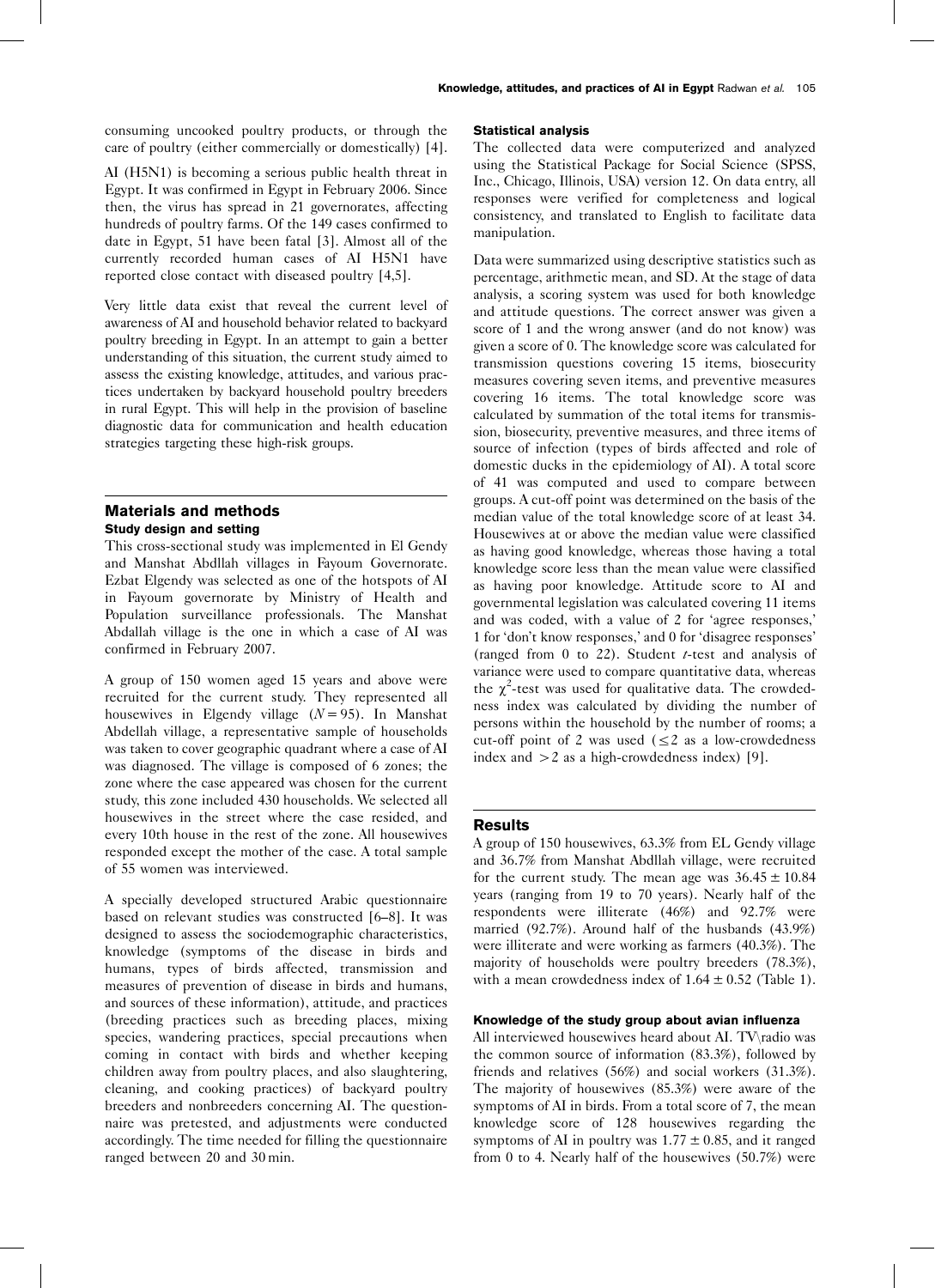#### 106 Journal of the Egyptian Public Health Association

|                           | Mean of total knowledge score |              |                       |
|---------------------------|-------------------------------|--------------|-----------------------|
|                           | No (%)                        | (SD)         | Significance *P-value |
| Residence                 |                               |              |                       |
| El Gendy                  | 95 (63.3)                     | 34.13(3.9)   | 0.096                 |
| Manshat Abdlla            | 55 (36.7)                     | 34.6(6.3)    |                       |
| Education                 |                               |              |                       |
| Illiterate                | 69 (46.0)                     | 32.17(4.8)   | $0.00*$               |
| Read and write            | 16 (10.7)                     | 32.87(6.8)   |                       |
| Primary                   | 11(7.3)                       | 33.72 (4.9)  |                       |
| Preparatory               | 8(5.3)                        | 37.37 (1.7)  |                       |
| Secondary                 | 40 (26.7)                     | 37.57 (2.1)  |                       |
| University                | 6(4.0)                        | 37.83 (1.5)  |                       |
| Crowdness index           |                               |              |                       |
| $\leq$ 2                  | 125 (83.3)                    | 33.56 (6.7)  | 0.224                 |
| >2                        | 25 (16.7)                     | 34.45(4.5)   |                       |
| Husband's education       |                               |              |                       |
| Illiterate                | 41 (43.9)                     | 32.07 (5.3)  | $0.00*$               |
| Read and write            | 20(14.4)                      | 34.15(2.4)   |                       |
| Primary                   | 12(8.6)                       | 32.41 (7.5)  |                       |
| Preparatory               | 6(4.3)                        | 33.16(3.9)   |                       |
| Secondary                 | 47 (33.8)                     | 36.68(3.3)   |                       |
| University                | 12(8.6)                       | 37.83(1.1)   |                       |
| Husband's occupation      |                               |              |                       |
| Farmer                    | 56 (40.3)                     | 34.07 (3.4)  | $0.009*$              |
| Employed                  | 29 (20.9)                     | 37.03(2.6)   |                       |
| Skilled worker            | 14(10.1)                      | 36.0(2.6)    |                       |
| Worker                    | 13(9.5)                       | 34.23(3.8)   |                       |
| Arzoki (no regular work)  | 25(18)                        | 32.36(8.0)   |                       |
| Retired                   | 2(1.4)                        | 30.50(2.6)   |                       |
| <b>Breeding poultry</b>   |                               |              |                       |
| Yes                       | 118 (78.3)                    | 34.38 (3.9)  | $0.014*$              |
| <b>No</b>                 | 32 (23.7)                     | 34.03 (7.6)  |                       |
| Fear of infection with AI |                               |              |                       |
| Yes                       | 109 (72.7)                    | 35.33(3.4)   | $0.00*$               |
| Sometimes                 | 30(20.0)                      | 30.03(4.4)   |                       |
| No                        | 11(7.3)                       | 27.54 (10.7) |                       |

Table 1. Distribution of the interviewed housewives according to their total knowledge score by sociodemographic data and breeding habits

AI, avian influenza.

\*P-value of student t-test for comparing between two subgroups, analysis of variance test for comparing between more than two subgroups.

aware of the symptoms of AI in humans. Among this knowledgeable group, fever and cough were the most commonly reported symptoms in humans (94.8 and 63.2%, respectively), whereas complications such as pneumonia, respiratory distress, and conjunctivitis were reported only by 6.6% of this group. From a total score 5, the mean knowledge score of 76 housewives regarding the symptoms of AI in humans was  $1.88 \pm 0.79$  and it ranged from 0 to 4.

Fifty-eight percent of the interviewed housewives correctly identified that all types of birds are affected by AI. Less than half (40%) of the study group identified that ducks are affected late by AI, and only 26% of these women knew that ducks may show no symptoms despite harboring AI infection. Nearly all the interviewed housewives knew that AI is transmitted from birds to humans (99%). The majority ( $>90\%$ ) correctly identified saliva, nasal secretions, feces, and contaminated vehicles as modes of AI transmission to humans (Table 2).

The knowledge of the study group regarding biosecurity measures was generally good  $(270\% \text{ of the study group})$ correctly identified biosecurity measures). From a total score of 7, the mean knowledge score regarding biosecurity measures was  $6.17 \pm 1.09$ , and it ranged from 2 to 7 (Table 3). Similarly, the knowledge of the housewives with regard to the measures of prevention was high  $(>90)$ , except for one measure: avoiding the use

of bird excreta as manure, to which less than half of the interviewed housewives (42%) reported the correct answer. From a total score of 16, the mean knowledge score for prevention measures of AI infection was  $14.97 \pm 1.79$ , and it ranged from 4 to 16.

We also examined the total mean knowledge scores in relation to the different socio-demographic subgroups. The mean knowledge scores differed between housewives according to the husbands' occupation and the level of education of both the housewives and their husbands  $(P<0.01)$ . Also, the total mean knowledge score was significantly higher in poultry breeders compared with nonbreeders  $(P<0.05)$  and in those who believed that they were at high risk of contracting AI  $(P<0.01)$  (Table 1).

#### Attitude of the study group toward avian influenza

Our results revealed that over 90% of the interviewed housewives agreed that AI is a serious disease that can be prevented, and that following sanitary precautions during breeding and food preparation practices is an effective way of protection from infection with AI. Despite the perception of more than 70% of the participants that AI is a serious problem in Egypt, a large proportion believed that the government is taking sufficient measures to control the disease and that the government efforts are for their own protection (67.3 and 86%, respectively) (Table 4).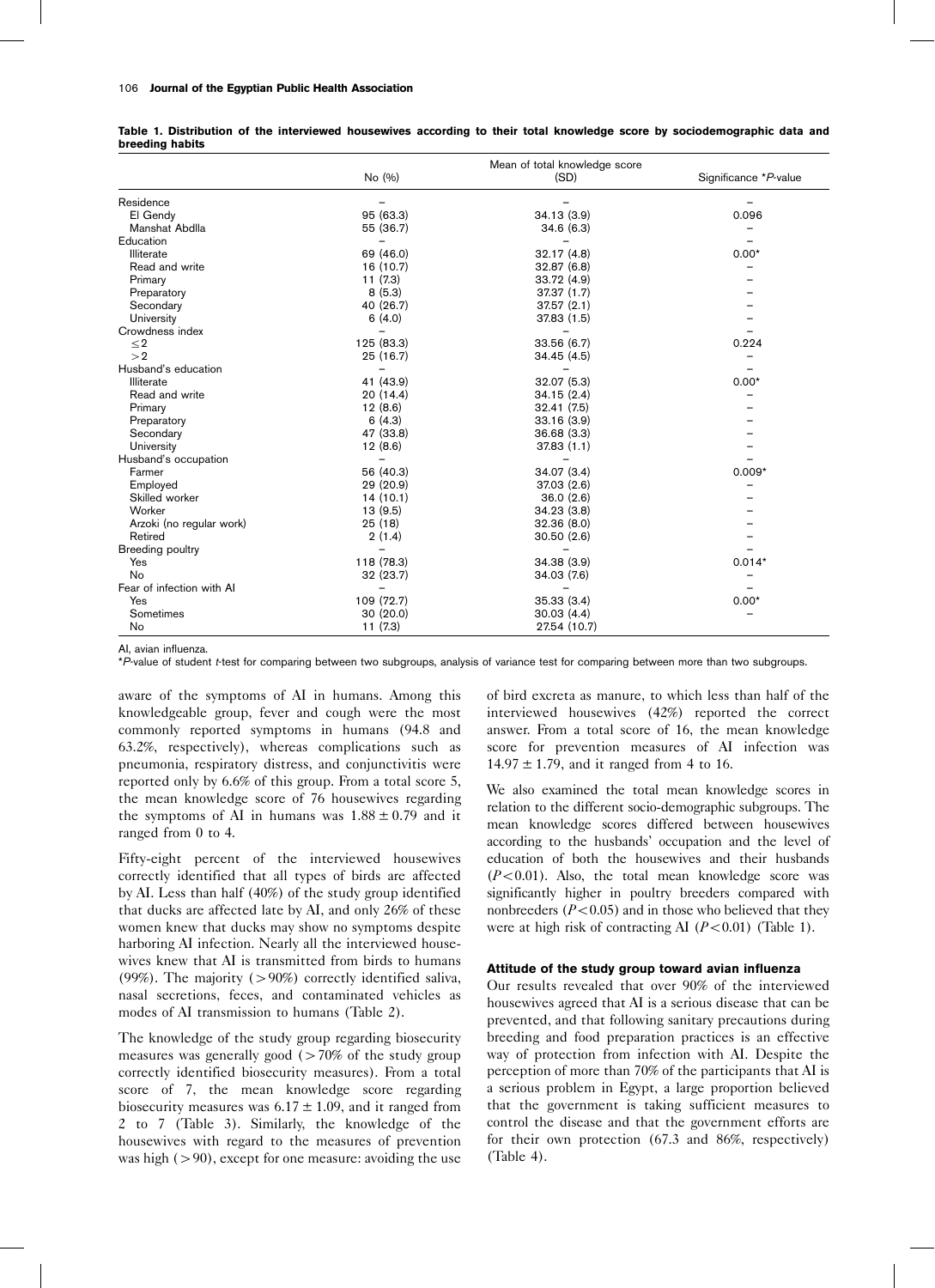| AI transmission                                                                          | Yes<br>no. (%) | No.<br>no. (%) | Do not know<br>no. (%) |
|------------------------------------------------------------------------------------------|----------------|----------------|------------------------|
| From wild birds to domestic birds                                                        | 123 (82.0)     | 0(0)           | 27 (18.0)              |
| From birds to humans                                                                     | 149 (99.3)     | 0(0)           | 1(0.7)                 |
| Exposure to birds during breeding practices and in live birds markets                    | 134 (89.3)     | 6(4.0)         | 10(6.7)                |
| Eating properly cooked eggs and poultry <sup>a</sup>                                     | 3(2.0)         | 139 (92.7)     | 8 (5.3)                |
| Eating improperly cooked eggs and poultry                                                | 100 (66.7)     | 6(4.0)         | 44 (29.3)              |
| Water contaminated with avian influenza viruses                                          | 85 (56.7)      | 7(4.7)         | 58 (38.6)              |
| Touching cages of infected birds                                                         | 140 (93.3)     | 1(0.7)         | 9(6.0)                 |
| Vehicles, equipment, and surfaces contaminated with secreta or excreta of infected birds | 142 (94.6)     | 1(0.7)         | 7(4.7)                 |
| Saliva and nasal secretion of infected birds                                             | 148 (98.7)     | 0(0)           | 2(1.3)                 |
| Feces and excreta of affected birds                                                      | 146 (97.3)     | 1(0.7)         | 3(2.0)                 |
| Feathers of infected birds                                                               | 118 (78.7)     | 22(14.7)       | 10(6.7)                |

AI, avian influenza.

<sup>a</sup>No is the correct answer.

### Table 3. Distribution of the interviewed housewives by their knowledge regarding biosecurity measures

| Biosecurity measures                                                               | Yes <sup>a</sup><br>no. (%) | No<br>no. (%) | Do not know<br>no. (%) |
|------------------------------------------------------------------------------------|-----------------------------|---------------|------------------------|
| Thoroughly and routinely cleaning equipment, vehicles, cages and disinfecting them | 148 (98.7)                  | 2(1.3)        | 0(0)                   |
| Preventing the exposure of bird food and water to wild birds                       | 142 (94.7)                  | 2(1.3)        | 6(4.0)                 |
| Keeping new birds separate from the rest of the flock for at least 2 weeks         | 139 (92.7)                  | 5(3.3)        | 6(4.0)                 |
| Separating the poultry from living places                                          | 113 (75.3)                  | 28 (19.3)     | 8(5.3)                 |
| Separation between different types of birds                                        | 108 (72.0)                  | 23(15.3)      | 19 (12.7)              |
| Vaccination of poultry when advised by local authorities                           | 144 (96.0)                  | 2(1.3)        | 4(2.7)                 |
| Getting rid of all birds in the flock if any case appears                          | 125 (83.3)                  | 7(4.7)        | 18 (12)                |

<sup>a</sup>Yes is the correct answer.

#### Table 4. Distribution of the interviewed housewives by their attitude toward avian influenza and government legislation

| Attitudes                                                                                                      | Agree <sup>a</sup><br>no. (%) | Do not agree Do not know<br>no. (%) | no. (%)   |
|----------------------------------------------------------------------------------------------------------------|-------------------------------|-------------------------------------|-----------|
| Avian flu is a serious disease                                                                                 | 141 (94.0)                    | 4(2.7)                              | 5(3.3)    |
| Avian flu is a preventable disease                                                                             | 146 (97.3)                    | 2(1.3)                              | 2(1.3)    |
| Dealing correctly with live birds is an effective way to protect from exposure to avian flu                    | 144 (96.0)                    | 3(2.0)                              | 3(2.0)    |
| Dealing correctly with birds during food preparation is an effective way to protect from exposure to avian flu | 143 (95.3)                    | 3(2.0)                              | 4(2.7)    |
| Avian Flu is a serious problem in Egypt                                                                        | 110 (73.3)                    | 9(6.0)                              | 31(20.7)  |
| The avian flu problem is increasing                                                                            | 60 (40.0)                     | 49 (32.7)                           | 41 (27.3) |
| Eqypt is capable of eliminating AI                                                                             | 87 (58.0)                     | 25(16.7)                            | 38 (25.3) |
| Confidence in the information told by officials about Al                                                       | 123(82.0)                     | 17 (11.3)                           | 10(6.7)   |
| Some of the affected AI human patients died.                                                                   | 131 (87.3)                    | 15 (10.0)                           | 4(2.7)    |
| Efforts made by the government are sufficient to control AI                                                    | 101 (67.3)                    | 34(22.7)                            | 15 (10.0) |
| Efforts made by the government are for protecting you and your family from AI                                  | 129 (86.0)                    | 11(7.3)                             | 10(6.7)   |

AI, avian influenza.

<sup>a</sup>Agreeing with the above statements is considered a positive attitude.

From a total score of 22, the mean attitude score toward AI and government legislations was  $18.62 \pm 2.70$ , and it ranged from 10 to 22.The total attitude score was significantly related to the level of education of the housewives  $(P<0.05)$  and their total knowledge score. The mean attitude score was significantly higher among housewives with good knowledge (total knowledge score  $\geq$ 35) compared with housewives with poor knowledge (total knowledge score  $\langle 35 \rangle$  (19.1 vs. 18, *P*-value $\langle 0.05 \rangle$ . Furthermore, the mean attitude score was significantly higher among housewives who feared to be affected by AI than those who did not  $(18.9 \text{ vs. } 14.5, P-value < 0.01)$ (data not shown).

### Breeding, slaughtering, and cooking practices by the study group

The breeding, slaughtering, and cooking practices were explored in the study group (Table 5). We found that the majority (78.3%) of the group were poultry breeders and were slaughtering their poultry at home (84.7%). The common place of breeding poultry was on the roof of the house inside a cage (50.8%), and only 7% of poultry breeders did that in a separate place (Table 5).

Our results revealed that protective measures such as the use of gloves and masks, which minimize the risk of transmission of AI from poultry to humans, were seldom used by housewives in all their breeding, slaughtering, and cooking practices. For example, a small percent of poultry breeders wore gloves while caring for poultry or cleaning their places (5.1%), and almost none was continuously wearing face masks. However, washing hands either with water or with soap and water was reported by the vast majority of the respondents  $(>90%)$ in their poultry breeding, slaughtering, and cooking practices. With regard to the methods of getting rid of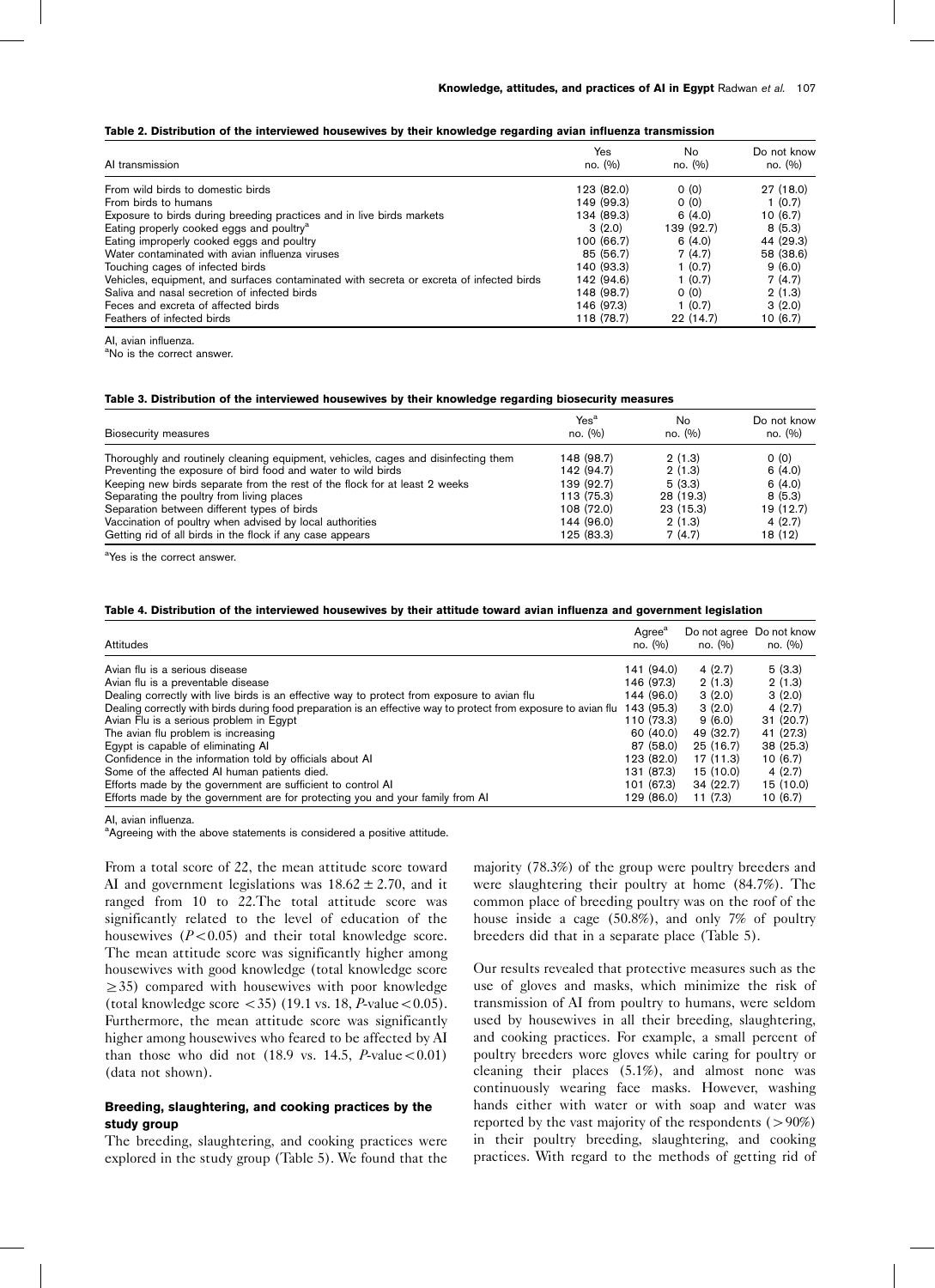Table 5. Practices of the interviewed housewives regarding poultry breeding, slaughtering, and cooking practices

| Practices                                                                                            | No. (%)                 |
|------------------------------------------------------------------------------------------------------|-------------------------|
| Breeding poultry (yes)                                                                               | 118 (78.7)              |
| Vaccinating poultry $(n=118)$ (yes)                                                                  | 102 (87.0)              |
| Place of breeding $(n=118)$                                                                          |                         |
| On the roof of the house                                                                             | 69 (58.4)               |
| Inside the house                                                                                     | 16 (13.6)               |
| Outside the house                                                                                    | 33 (28.0)               |
| Mixing different kinds in the same place $(n=118)$ (yes)                                             | 72 (61.0)               |
| Whether birds were kept in a closed place or roam freely                                             |                         |
| $(n=118)$<br>Always in a closed place                                                                | 23 (19.5)               |
| Always roam freely                                                                                   | 18 (15.2)               |
| Sometimes in a closed place (part of the day)                                                        | 77 (65.3)               |
| The person responsible for caring for these birds $(n=118)$                                          |                         |
| The woman herself                                                                                    | 65 (55.0)               |
| Any person in the family                                                                             | 53 (45.0)               |
| The person responsible for collecting eggs $(n=118)$                                                 |                         |
| The woman herself                                                                                    | 54 (45.8)               |
| Any person in the family                                                                             | 64 (54.2)               |
| Cleaning poultry places regularly $(n=118)$ (yes)                                                    | 117 (99.2)              |
| Methods of getting rid of excreta after cleaning $(n=118)$<br>Used as a manure                       | 52 (44.4)               |
| Thrown in the ponds and canals/streets/garbage                                                       | 45 (38.1)               |
| Burnt                                                                                                | 20(11.1)                |
| Using protective clothing while cleaning or feeding poultry                                          | 6(5.1)                  |
| (e.g. gloves/masks) $(n=118)$ (yes)                                                                  |                         |
| Washing your hands with soap and water after feeding                                                 | 116 (98.3)              |
| birds or cleaning yard $(n=118)$ (yes)                                                               |                         |
| Letting children play beside poultry $(n=118)$ (yes)                                                 | 41 (34.7)               |
| Letting children help in breeding practices and collecting                                           | 5(4.2)                  |
| eggs $(n=118)$ (yes)                                                                                 |                         |
| Slaughtering birds at home $(n=150)$ (yes)                                                           | 127 (84.7)              |
| Wearing gloves or plastic bags or face masks while<br>slaughtering $(n=127)$ (yes)                   | 2(1.6)                  |
| Washing hands after slaughtering and cleaning $(n=127)$                                              | 126 (99.2)              |
| (yes)                                                                                                |                         |
| Methods of washing $(n=127)$                                                                         |                         |
| With water only                                                                                      | 6 (4.7)                 |
| With soap and water                                                                                  | 120 (94.5)              |
| With disinfectant                                                                                    | 1(0.8)                  |
| Using the same knife for slaughtering and other cooking                                              |                         |
| purposes $(n=127)$                                                                                   |                         |
| yes (after washing it with soap and water)<br>No                                                     | 111 (87.4)<br>15 (11.8) |
| Methods of getting rid of feathers and other remnants                                                |                         |
| $(n=127)$                                                                                            |                         |
| Thrown in the street/canals/garbage                                                                  | 107 (89.3)              |
| Buried or burnt                                                                                      | 20 (15.7)               |
| Wearing gloves before dealing with birds and eggs for                                                | 3(2.0)                  |
| cooking ( $n = 150$ ) (yes)                                                                          |                         |
| Washing hands with soap and water after dealing with                                                 | 149 (99.3)              |
| birds and eggs for cooking $(n=150)$ (yes)                                                           |                         |
| Washing poultry meat before cooking $(n=150)$ (yes)<br>Methods of washing poultry meat ( $n = 150$ ) | 150 (100)               |
| Wash with water and salt/flour                                                                       | 139 (92.7)              |
| Wash with water                                                                                      | 11 (7.3)                |
| Washing eggs before cooking and boiling $(n=150)$ (yes)                                              | 84 (55.3)               |
| Eating improperly cooked eggs $(n=150)$ (no)                                                         | 143 (95.3)              |
| Eating improperly cooked meat $(n=150)$ (no)                                                         | 149 (99.3)              |
| Using the same the utensils and surfaces for cooking                                                 | 150 (100)               |
| poultry meat and for cooking vegetables and other food                                               |                         |
| $(n=150)$ (no)                                                                                       |                         |
| Methods of washing utensils and surfaces $(n=150)$<br>Water                                          | 1(0.7)                  |
| Soap and water                                                                                       | 149 (99.3)              |
|                                                                                                      |                         |

bird excreta after cleaning, nearly half of the respondents used it as manure (44.4%), and it was burnt by only 11.1% (Table 5).

We also found a significant association between the level of knowledge and sound practices. For example, the mean total knowledge scores were significantly higher in Table 6. Distribution of the interviewed housewives according to their total knowledge scores by the different practices

| Practices                                                                        | Mean<br>knowledge<br>scores (SD) | P-value (student<br>t-test/ANOVA) |
|----------------------------------------------------------------------------------|----------------------------------|-----------------------------------|
| Keeping birds in a closed place<br>$(n=118)$                                     |                                  |                                   |
| Always roam freely                                                               | 31.61(4.1)                       | $0.001*$                          |
| Sometimes in a closed place                                                      | 34.51 (3.8)                      |                                   |
| Always in a closed place                                                         | 36.08(3)                         |                                   |
| Using special clothes or shoes<br>while cleaning or feeding poultry<br>$(n=118)$ |                                  |                                   |
| Yes                                                                              | 37.95(3.9)                       | $0.047*$                          |
| No                                                                               | 33.12 (1.9)                      |                                   |
| Methods of getting rid of bird<br>excreta after cleaning $(n=117)^a$             |                                  |                                   |
| Used as a manure                                                                 | 33.75 (3.28)                     | $0.003*$                          |
| Thrown in the ponds and canals                                                   | 33.07 (4.9)                      |                                   |
| Thrown in the streets                                                            | 33.83 (5.77)                     |                                   |
| Thrown in the garbage                                                            | 36.30 (3.02)                     |                                   |
| <b>Burnt</b>                                                                     | 37.07 (2.32)                     |                                   |
| Eating improperly cooked eggs<br>$(n=150)$                                       |                                  |                                   |
| Yes                                                                              | 29.14 (10.4)                     | $0.002*$                          |
| No                                                                               | 34.54 (4.4)                      |                                   |

ANOVA, analysis of variance.

<sup>a</sup>One person was missing.

\*Significant at  $P<$  0.05.

housewives who always kept their poultry in a closed place compared with those who allowed poultry to roam freely  $(P<0.01)$  (Table 6).

### Perceived roles played by different parties in the management of an avian influenza outbreak

Finally, we explored the study group's perception of the roles played by different parties in controlling AI. Vaccination of poultry emerged as the most commonly recommended measure to be adopted by individuals (46.7%), farm owners (47.3%), and the government to control AI (46.0%). Care when in contact with birds, especially diseased birds (26.0%), was the second recommended measure at the individual level, whereas compensating the affected poultry breeders (12.0) was the second recommended measure at the governmental level (Table 7).

### **Discussion**

This study aimed to provide information on AI-related knowledge, attitudes, and practices of backyard poultry breeders and nonbreeders in two villages in Fayoum governorate. We found that all housewives were aware of AI. The main sources of information were television (83.3%) and social workers who were trained in providing information on AI following the Ministry of Health and Population projects (31.2%). These findings were consistent with findings from many studies [6,7,10]. For example, a national survey on AI-related knowledge, attitude and practice (KAP) conducted by El-Zanaty et al. (2007) found that approximately nine in 10 respondents reported exposure to AI messages through any source, with the highest exposure through TV [8]. Similarly, El-Ghourory [11] found that the TV was the most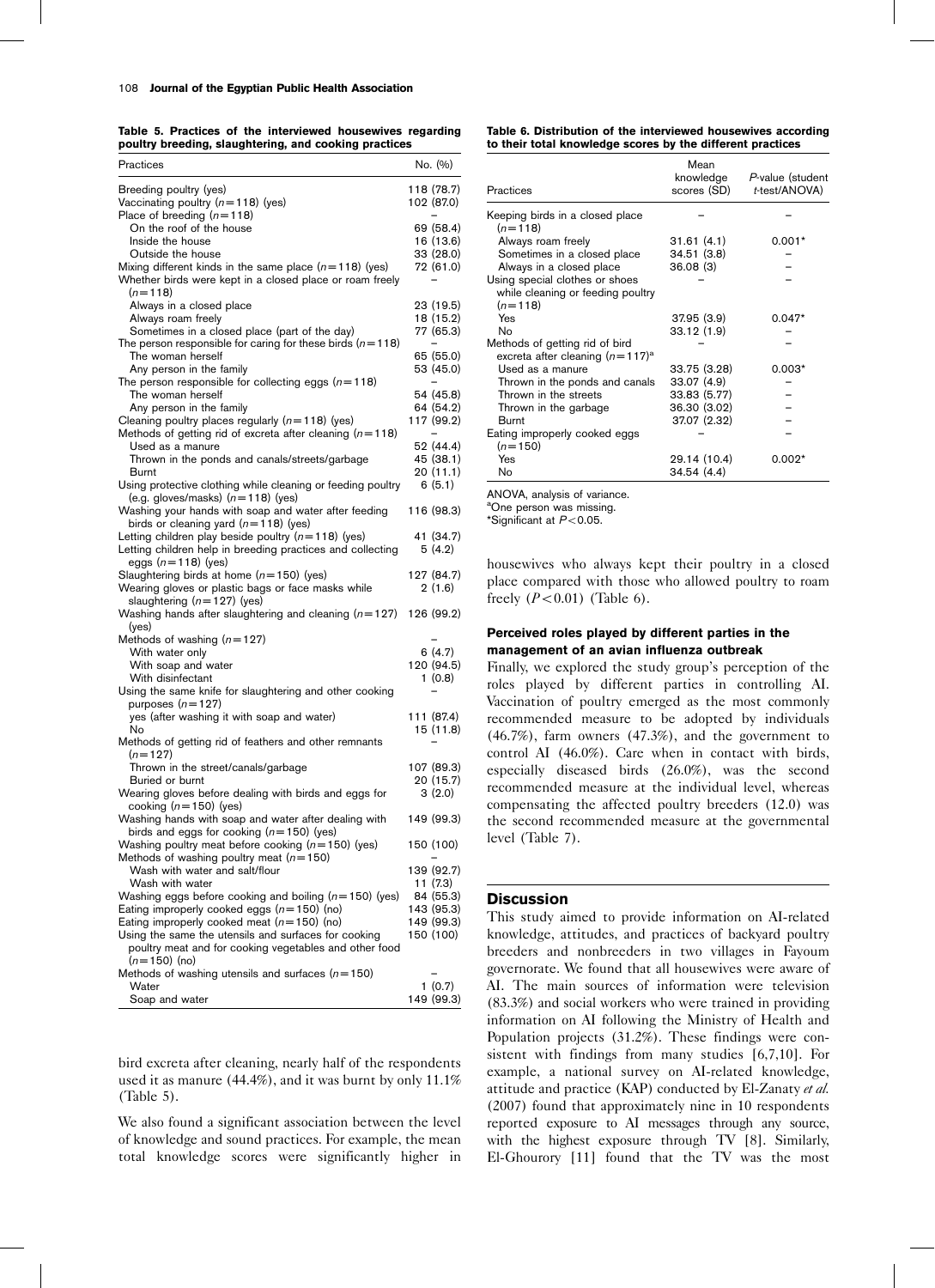Table 7. Distribution of the interviewed housewives by their perception of the expected role of individuals and officials in the prevention and control of avian influenza

| The role of individuals in controlling Al <sup>a</sup><br>Cessation of backyard poultry breeding<br>Vaccination of poultry<br>Preventing exposure of the poultry to wild birds<br>Proper cooking of eggs and poultry<br>6(4)<br>Reporting diseased poultry or dead poultry to local<br>authorities<br>Care when in contact with birds, especially diseased<br>Don't know<br>The role of organized farm owners in controlling Al <sup>a</sup><br>3(2)<br>Avoid importing poultry<br>Vaccination of poultry<br>Culling diseased poultry in a safe way<br>Reporting diseased poultry or dead poultry to local<br>authorities<br>Getting rid of poultry excreta in a safe way<br>Do not know<br>The role of poultry traders in controlling Al <sup>a</sup><br>Avoid selling live birds<br>Buying and selling vaccinated birds only<br>Reporting diseased poultry or dead poultry to local<br>authorities<br>Getting rid of poultry excreta in a safe way<br>6(4) | Control measures             | No. (%)   |
|--------------------------------------------------------------------------------------------------------------------------------------------------------------------------------------------------------------------------------------------------------------------------------------------------------------------------------------------------------------------------------------------------------------------------------------------------------------------------------------------------------------------------------------------------------------------------------------------------------------------------------------------------------------------------------------------------------------------------------------------------------------------------------------------------------------------------------------------------------------------------------------------------------------------------------------------------------------|------------------------------|-----------|
|                                                                                                                                                                                                                                                                                                                                                                                                                                                                                                                                                                                                                                                                                                                                                                                                                                                                                                                                                              |                              |           |
|                                                                                                                                                                                                                                                                                                                                                                                                                                                                                                                                                                                                                                                                                                                                                                                                                                                                                                                                                              |                              | 36 (24)   |
|                                                                                                                                                                                                                                                                                                                                                                                                                                                                                                                                                                                                                                                                                                                                                                                                                                                                                                                                                              |                              | 70 (46.7) |
|                                                                                                                                                                                                                                                                                                                                                                                                                                                                                                                                                                                                                                                                                                                                                                                                                                                                                                                                                              |                              | 14 (9.3)  |
|                                                                                                                                                                                                                                                                                                                                                                                                                                                                                                                                                                                                                                                                                                                                                                                                                                                                                                                                                              |                              |           |
|                                                                                                                                                                                                                                                                                                                                                                                                                                                                                                                                                                                                                                                                                                                                                                                                                                                                                                                                                              |                              | 20 (13.3) |
|                                                                                                                                                                                                                                                                                                                                                                                                                                                                                                                                                                                                                                                                                                                                                                                                                                                                                                                                                              |                              | 39 (26)   |
|                                                                                                                                                                                                                                                                                                                                                                                                                                                                                                                                                                                                                                                                                                                                                                                                                                                                                                                                                              |                              | 14 (9.3)  |
|                                                                                                                                                                                                                                                                                                                                                                                                                                                                                                                                                                                                                                                                                                                                                                                                                                                                                                                                                              |                              |           |
|                                                                                                                                                                                                                                                                                                                                                                                                                                                                                                                                                                                                                                                                                                                                                                                                                                                                                                                                                              |                              |           |
|                                                                                                                                                                                                                                                                                                                                                                                                                                                                                                                                                                                                                                                                                                                                                                                                                                                                                                                                                              |                              | 71 (47.3) |
|                                                                                                                                                                                                                                                                                                                                                                                                                                                                                                                                                                                                                                                                                                                                                                                                                                                                                                                                                              |                              | 7(4.7)    |
|                                                                                                                                                                                                                                                                                                                                                                                                                                                                                                                                                                                                                                                                                                                                                                                                                                                                                                                                                              |                              | 29 (19.3) |
|                                                                                                                                                                                                                                                                                                                                                                                                                                                                                                                                                                                                                                                                                                                                                                                                                                                                                                                                                              |                              | 10 (6.7)  |
|                                                                                                                                                                                                                                                                                                                                                                                                                                                                                                                                                                                                                                                                                                                                                                                                                                                                                                                                                              |                              | 55 (36.7) |
|                                                                                                                                                                                                                                                                                                                                                                                                                                                                                                                                                                                                                                                                                                                                                                                                                                                                                                                                                              |                              |           |
|                                                                                                                                                                                                                                                                                                                                                                                                                                                                                                                                                                                                                                                                                                                                                                                                                                                                                                                                                              |                              | 2(1.3)    |
|                                                                                                                                                                                                                                                                                                                                                                                                                                                                                                                                                                                                                                                                                                                                                                                                                                                                                                                                                              |                              | 28 (18.7) |
|                                                                                                                                                                                                                                                                                                                                                                                                                                                                                                                                                                                                                                                                                                                                                                                                                                                                                                                                                              |                              | 2(1.3)    |
|                                                                                                                                                                                                                                                                                                                                                                                                                                                                                                                                                                                                                                                                                                                                                                                                                                                                                                                                                              |                              |           |
|                                                                                                                                                                                                                                                                                                                                                                                                                                                                                                                                                                                                                                                                                                                                                                                                                                                                                                                                                              | Avoid selling diseased birds | 89 (59.3) |
| Don't know                                                                                                                                                                                                                                                                                                                                                                                                                                                                                                                                                                                                                                                                                                                                                                                                                                                                                                                                                   |                              | 31 (19.6) |
| The role of the government in controlling Al <sup>a</sup>                                                                                                                                                                                                                                                                                                                                                                                                                                                                                                                                                                                                                                                                                                                                                                                                                                                                                                    |                              |           |
| Providing alternative to poultry meat                                                                                                                                                                                                                                                                                                                                                                                                                                                                                                                                                                                                                                                                                                                                                                                                                                                                                                                        |                              | 10(6.7)   |
| Compensation of the affected poultry breeders                                                                                                                                                                                                                                                                                                                                                                                                                                                                                                                                                                                                                                                                                                                                                                                                                                                                                                                |                              | 18 (12)   |
| Providing enough vaccines                                                                                                                                                                                                                                                                                                                                                                                                                                                                                                                                                                                                                                                                                                                                                                                                                                                                                                                                    |                              | 69 (46)   |
| Regular observation of the poultry markets                                                                                                                                                                                                                                                                                                                                                                                                                                                                                                                                                                                                                                                                                                                                                                                                                                                                                                                   |                              | 11(7.3)   |
| Providing a secure landfill for burying dead and<br>culled birds                                                                                                                                                                                                                                                                                                                                                                                                                                                                                                                                                                                                                                                                                                                                                                                                                                                                                             |                              | 1(0.7)    |
| Increase awareness campaigns about AI                                                                                                                                                                                                                                                                                                                                                                                                                                                                                                                                                                                                                                                                                                                                                                                                                                                                                                                        |                              | 11(7.3)   |
| Do not know                                                                                                                                                                                                                                                                                                                                                                                                                                                                                                                                                                                                                                                                                                                                                                                                                                                                                                                                                  |                              | 41 (27.3) |

AI, avian influenza.

<sup>a</sup>Multiple answers were permitted.

common source of information about AI among medical students, Cairo University, in Egypt . This highlights the important role that the mass media plays in shaping people's awareness and level of knowledge, particularly in emergency situations such as AI outbreaks. In contrast, the role played by social change agents should not be overlooked, particularly in changing the practices, given their success in other domains such as in reproductive health in Egypt.

In the current study and in concordance with El-Zanaty et al. (2007), 85% of the interviewed housewives knew the symptoms of AI in poultry. The most commonly mentioned symptoms were ruffled feathers and swollen cyanotic combs. However, this was not the case with the human infection with AI. Almost half of the respondents were only aware of the overall symptoms of AI in humans. Fever was the most commonly reported symptom. The discrepancy in the percentages of study participants who knew the symptoms of AI in birds and in humans may be due to the large number of affected bird cases they saw or heard about, compared with the few human cases that occurred [8].

Recent studies have shown that domestic ducks have acquired an important role in the epidemiology of AI as they can excrete large quantities of lethal virus without

showing the warning signs of visible illness [12]. In our study, the knowledge of housewives about the role of domestic ducks in the epidemiology of AI was poor; only 26% of the respondents knew that domestic ducks shed the AI viruses in large quantities without showing any symptoms. This confirms what was reported by El-Zanaty et al. [8], and mandates the formulation of standardized health education messages that warn ducks breeders and provide healthy guidelines on best breeding practices.

Generally, the interviewed housewives were aware of the transmission methods of AI infection, such as exposure to infected poultry, cages, feathers, saliva and nasal secretion, and feces. Despite the fact that the majority of the interviewed housewives (97%) knew that feces is a source of infection (Table 2), nearly half of the backyard poultry breeders (44.4%) reported storing poultry excreta to be used as a manure (Table 5). In concordance with the these findings, a study conducted in Vietnam among a group of small holder poultry raising farmers found that almost all the households studied reported saving poultry excreta for fertilizers, feeding fish, and selling; nearly half of them did not know that poultry waste could be an infection source [13].

The mean total knowledge scores were significantly related to the level of women's education. This was in agreement with several studies that have assessed the educational level and its impact on KAP regarding AI [6] and other health topics [14–17]. Also, the total knowledge score was significantly higher among the backyard poultry breeders than among nonbreeders  $(P<0.05)$ . This may be due to the fact that breeders are more familiar with the different disease scenarios because of their contact with birds, in addition to the role played by the local social workers affiliated to primary healthcare, who were targeting poultry breeders with home visits to give health education on the sources of infection and preventive measures.

A significant difference was found in the total knowledge score according to the risk perception of AI infection, that is participants who were afraid of contracting AI infection had more knowledge about AI-related sources of infection, methods of transmission, and preventive measures. This was consistent with the research conducted by Abbate et al. [6], in which they found that poultry workers who believed to be at a high risk of contracting AI during work were more knowledgeable about the protective measures for exposure to AI. This might be attributed to the fear of AI, which motivates knowledge acquisition to avoid infection, or conversely, better knowledge might increase risk perception.

Generally, housewives had a good knowledge regarding many aspects of AI, including transmission, biosecurity measures, and preventive measures; nevertheless, they seldom adopt protective measures such as use of masks and gloves during their breeding, slaughtering, and cooking practices. For example, the number of housewives who used gloves or plastic bags (6%) or face masks (1.2%) when coming in contact with their poultry was very low; however, the majority of the home breeders